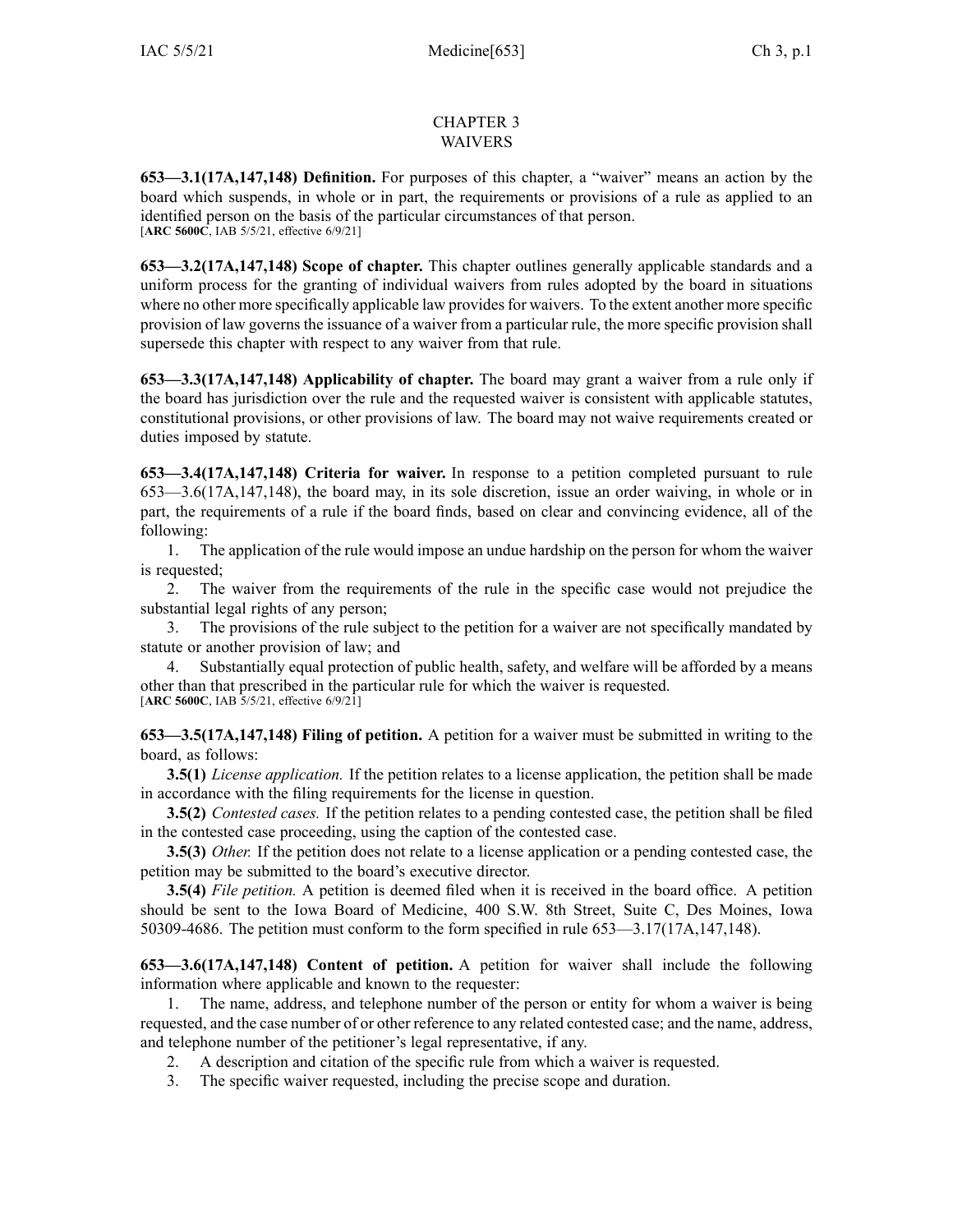4. The relevant facts that the petitioner believes would justify <sup>a</sup> waiver under each of the four criteria described in rule 653—3.4(17A,147,148). This statement shall include <sup>a</sup> signed statement from the petitioner attesting to the accuracy of the facts provided in the petition, and <sup>a</sup> statement of reasons that the petitioner believes will justify <sup>a</sup> waiver.

5. A history of any prior contacts between the board and the petitioner relating to the regulated activity or license affected by the proposed waiver, including <sup>a</sup> description of each affected license held by the requester, any formal charges filed, notices of violation, contested case hearings, or investigations relating to the regulated activity or license within the pas<sup>t</sup> five years.

6. Any information known to the requester regarding the board's action in similar cases.

7. The name, address, and telephone number of any public agency or political subdivision which also regulates the activity in question, or which might be affected by the gran<sup>t</sup> of <sup>a</sup> waiver.

8. The name, address, and telephone number of any person or entity who would be adversely affected by the gran<sup>t</sup> of <sup>a</sup> petition.

9. The name, address, and telephone number of any person with knowledge of the relevant facts relating to the proposed waiver.

10. Signed releases of information authorizing persons with knowledge regarding the reques<sup>t</sup> to furnish the board with information relevant to the waiver.

**653—3.7(17A,147,148) Additional information.** Prior to issuing an order granting or denying <sup>a</sup> waiver, the board may reques<sup>t</sup> additional information from the petitioner relative to the petition and surrounding circumstances. If the petition was not filed in <sup>a</sup> contested case, the board may, on its own motion or at the petitioner's request, schedule <sup>a</sup> telephonic or in-person meeting between the petitioner and the board's executive director, <sup>a</sup> committee of the board, or <sup>a</sup> quorum of the board.

**653—3.8(17A,147,148) Notice.** The board shall acknowledge <sup>a</sup> petition upon receipt. The board shall ensure that all persons to whom notice is required by any provision of law, including the petitioner, receive notice within 30 days of the receipt of the petition, that the petition is pending and <sup>a</sup> concise summary of its contents. In addition, the board may give notice to other persons. To accomplish this notice provision, the board may require the petitioner to serve the notice on all persons to whom notice is required by any provision of law, and provide <sup>a</sup> written statement to the board attesting that notice has been provided.

**653—3.9(17A,147,148) Hearing procedures.** The provisions of Iowa Code sections [17A.10](https://www.legis.iowa.gov/docs/ico/section/17A.10-18A.pdf) to [17A.18A](https://www.legis.iowa.gov/docs/ico/section/17A.10-18A.pdf) regarding contested case hearings shall apply to any petition for <sup>a</sup> waiver filed within <sup>a</sup> contested case, and shall otherwise apply to agency proceedings for <sup>a</sup> waiver only when the board so provides by rule or order or is required to do so by statute.

**653—3.10(17A,147,148) Ruling.** An order granting or denying <sup>a</sup> waiver shall be in writing and shall contain <sup>a</sup> reference to the particular person and rule or portion thereof to which the order pertains, <sup>a</sup> statement of the relevant facts and reasons upon which the action is based, and <sup>a</sup> description of the precise scope and duration of the waiver if one is issued.

**3.10(1)** *Board discretion.* The final decision on whether the circumstances justify the granting of <sup>a</sup> waiver shall be made at the sole discretion of the board, upon consideration of all relevant factors. Each petition for <sup>a</sup> waiver shall be evaluated by the board based on the unique, individual circumstances set out in the petition.

**3.10(2)** *Burden of persuasion.* The burden of persuasion rests with the petitioner to demonstrate by clear and convincing evidence that the board should exercise its discretion to gran<sup>t</sup> <sup>a</sup> waiver from <sup>a</sup> board rule.

**3.10(3)** *Narrowly tailored.* A waiver, if granted, shall provide the narrowest exception possible to the provisions of <sup>a</sup> rule.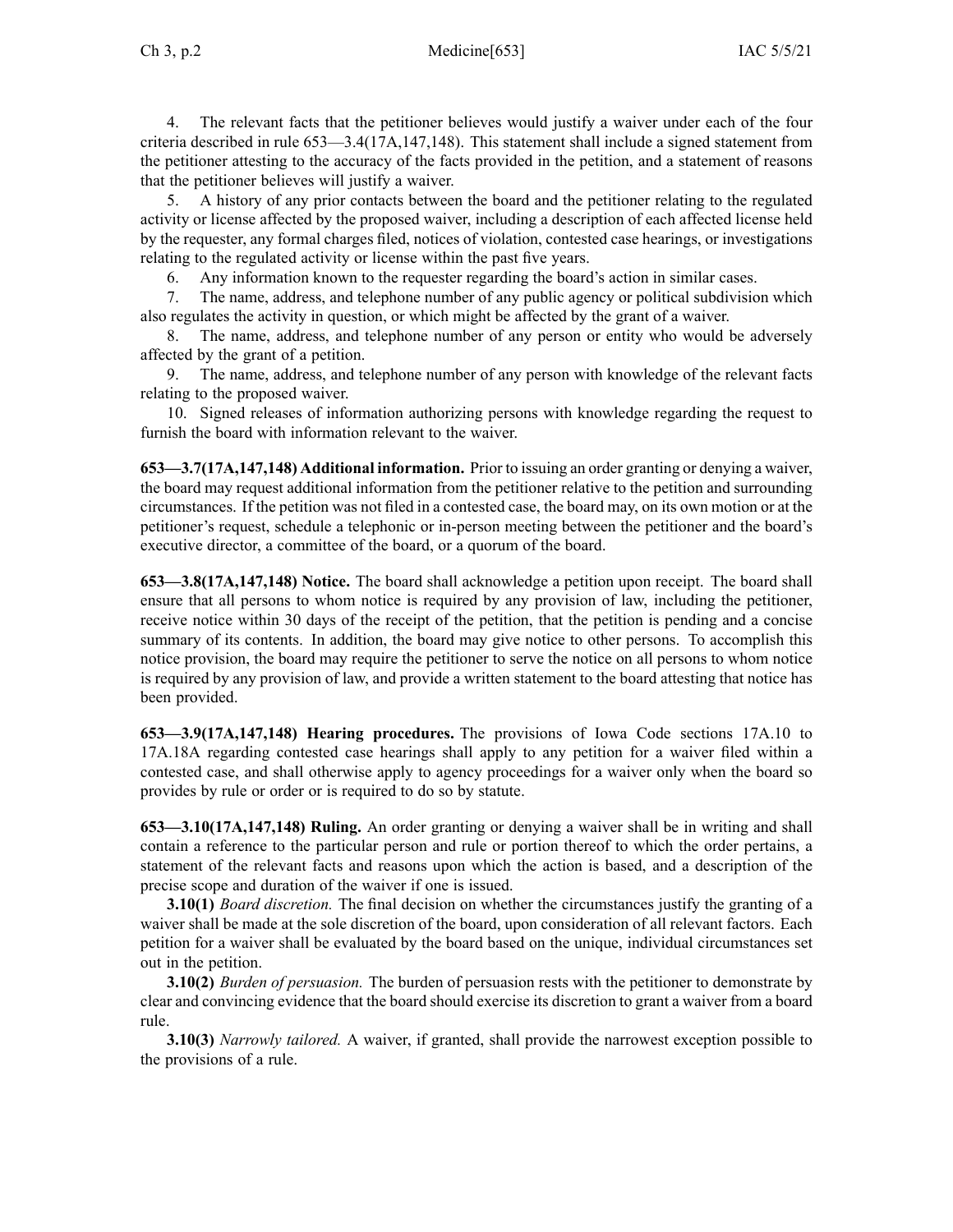**3.10(4)** *Administrative deadlines.* When the rule from which <sup>a</sup> waiver is sought establishes administrative deadlines, the board shall balance the special individual circumstances of the petitioner with the overall goal of uniform treatment of all similarly situated persons.

**3.10(5)** *Conditions.* The board may place on <sup>a</sup> waiver any condition that the board finds desirable to protect the public health, safety, and welfare.

**3.10(6)** *Time period of waiver.* A waiver shall not be permanen<sup>t</sup> unless the petitioner can show that <sup>a</sup> temporary waiver would be impracticable. If <sup>a</sup> temporary waiver is granted, there is no automatic right to renewal. At the sole discretion of the board, <sup>a</sup> waiver may be renewed if the board finds that grounds for <sup>a</sup> waiver continue to exist.

**3.10(7)** *Time for ruling.* The board shall gran<sup>t</sup> or deny <sup>a</sup> petition for <sup>a</sup> waiver as soon as practicable but, in any event, shall do so within 120 days of its receipt, unless the petitioner agrees to <sup>a</sup> later date. However, if <sup>a</sup> petition is filed in <sup>a</sup> contested case, the board shall gran<sup>t</sup> or deny the petition no later than the time at which the final decision in that contested case is issued.

**3.10(8)** *When deemed denied.* Failure of the board to gran<sup>t</sup> or deny <sup>a</sup> petition within the required time period shall be deemed <sup>a</sup> denial of that petition by the board. However, the board shall remain responsible for issuing an order denying <sup>a</sup> waiver.

**3.10(9)** *Service of order.* Within seven days of its issuance, any order issued under this chapter shall be transmitted to the petitioner or the person to whom the order pertains, and to any other person entitled to such notice by any provision of law.

**653—3.11(17A,147,148) Public availability.** All orders granting or denying <sup>a</sup> waiver petition shall be indexed, filed, and available for public inspection as provided in Iowa Code section [17A.3](https://www.legis.iowa.gov/docs/ico/section/17A.3.pdf). Petitions for <sup>a</sup> waiver and orders granting or denying <sup>a</sup> waiver petition are public records under Iowa Code chapter [22](https://www.legis.iowa.gov/docs/ico/chapter/22.pdf). Some petitions or orders may contain information the board is authorized or required to keep confidential. The board may accordingly redact confidential information from petitions or orders prior to public inspection.

**653—3.12(17A,147,148) Summary reports.** Semiannually, the board shall prepare <sup>a</sup> summary repor<sup>t</sup> identifying the rules for which <sup>a</sup> waiver has been granted or denied, the number of times <sup>a</sup> waiver was granted or denied for each rule, <sup>a</sup> citation to the statutory provisions implemented by these rules, and <sup>a</sup> general summary of the reasons justifying the board's actions on waiver requests. If practicable, the repor<sup>t</sup> shall detail the extent to which the granting of <sup>a</sup> waiver has affected the general applicability of the rule itself. Copies of this repor<sup>t</sup> shall be available for public inspection and shall be provided semiannually to the administrative rules coordinator and the administrative rules review committee.

**653—3.13(17A,147,148) Cancellation of <sup>a</sup> waiver.** A waiver issued by the board pursuan<sup>t</sup> to this chapter may be withdrawn, canceled, or modified if, after appropriate notice and hearing, the board issues an order finding any of the following:

1. The petitioner or the person who was the subject of the waiver order withheld or misrepresented material facts relevant to the propriety or desirability of the waiver; or

2. The alternative means for ensuring that the public health, safety and welfare will be adequately protected after issuance of the waiver order have been demonstrated to be insufficient; or

3. The subject of the waiver order has failed to comply with all conditions contained in the order.

**653—3.14(17A,147,148) Violations.** Violation of <sup>a</sup> condition in <sup>a</sup> waiver order shall be treated as <sup>a</sup> violation of the particular rule for which the waiver was granted. As <sup>a</sup> result, the recipient of <sup>a</sup> waiver under this chapter who violates <sup>a</sup> condition of the waiver may be subject to the same remedies or penalties as <sup>a</sup> person who violates the rule at issue.

**653—3.15(17A,147,148) Defense.** After the board issues an order granting <sup>a</sup> waiver, the order is <sup>a</sup> defense within its terms and the specific facts indicated therein only for the person to whom the order pertains in any proceeding in which the rule in question is sought to be invoked.